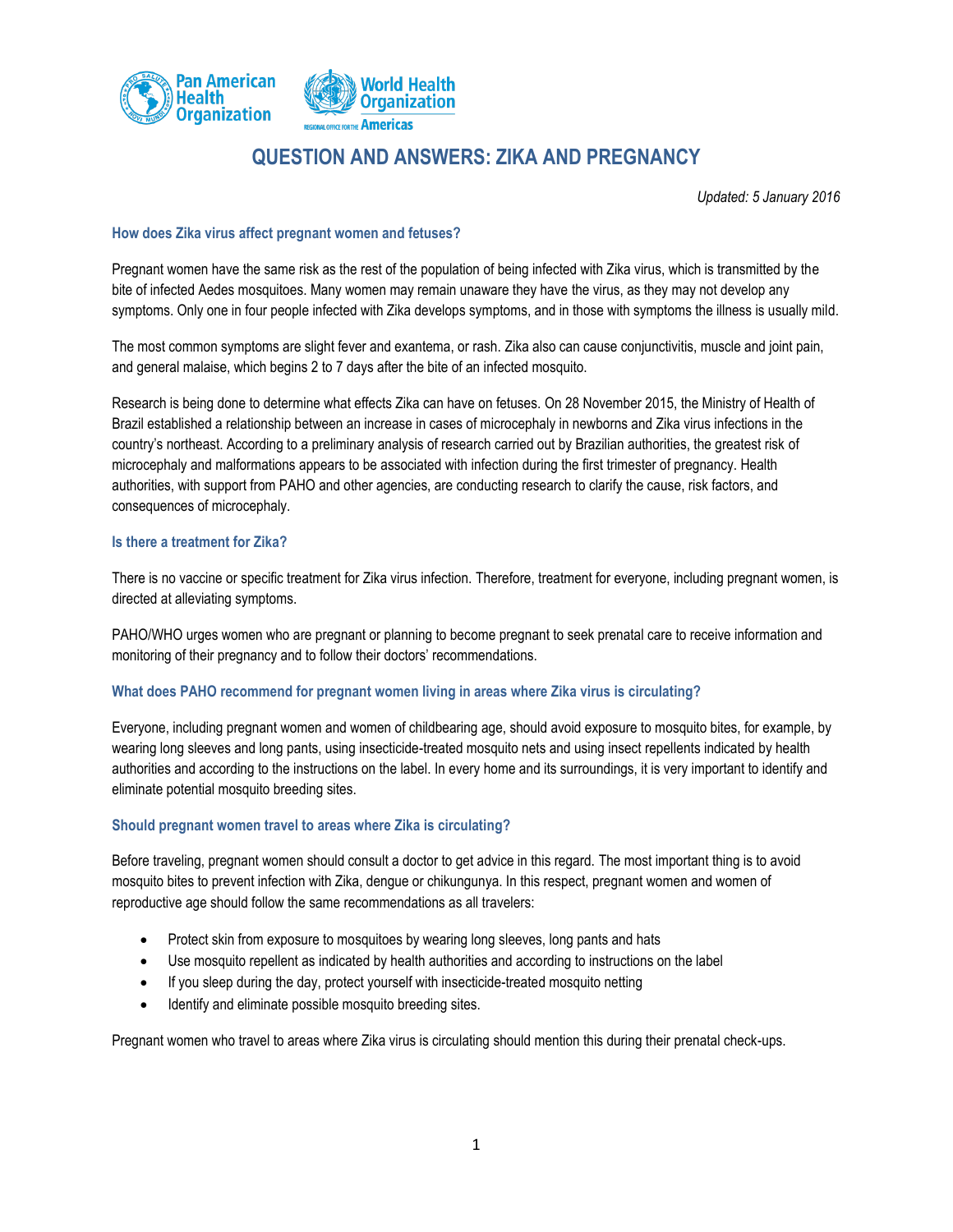



# **What does PAHO recommend to women of childbearing age with respect to becoming pregnant in areas where Zika virus is circulating?**

PAHO/WHO recommends they take preventive measures to avoid mosquito bites, which in addition to Zika can also transmit diseases such as dengue and chikungunya.

### **Can mothers transmit Zika virus to their babies during pregnancy or childbirth?**

Currently information on transmission from mothers to babies during pregnancy or childbirth is very limited. Perinatal transmission has been reported with other mosquito-borne viruses such as dengue and chikungunya. Research is currently under way on possible mother-to-child transmission of the virus and its effects on babies. Pregnant women in general, and particularly those who develop symptoms of Zika virus infection, should be closely monitored by health providers.

# **Can Zika virus cause congenital malformations, such as microcephaly?**

In some Brazilian states where Zika virus has been circulating in recent months, there has been a marked increase in cases of newborns with microcephaly. According to a preliminary analysis of research carried out by Brazilian authorities, the greatest risk of microcephaly and malformations is associated with infection during the first trimester of pregnancy. Health authorities, with support from PAHO and other agencies, are conducting research to clarify the cause, risk factors, and consequences of microcephaly.

PAHO/WHO recommends that countries continue to provide access to prenatal care for pregnant women. Women who are pregnant or of childbearing age should avoid exposure to mosquito bites.

### **What is congenital microcephaly?**

Microcephaly is an uncommon condition whose causes can be genetic or environmental (related to toxicity, radiation or infection). It is defined as a condition at birth in which the newborn's head circumference is less than expected for age and sex. Microcephaly can present as an isolated condition or may be associated with other symptoms such as convulsions, developmental delays or feeding difficulties. These symptoms have varying degrees of severity and in some cases may be lifethreatening.

It is very difficult to predict the consequences of microcephaly at the time of birth, so that close follow-up is needed through check-ups to monitor and evaluate affected babies. There is no specific treatment for microcephaly. Care is centered on followup, promotion and maximization of the child's abilities.

#### **How can microcephaly be confirmed in a baby?**

The most reliable way to assess whether a baby has microcephaly is to measure head circumference at birth and again 24 hours after birth. Once a baby is diagnosed with microcephaly, a multidisciplinary health team should begin a process of follow-up and monitoring of the child.

Pregnant women should attend regular prenatal check-ups and receive whatever tests their health providers deem necessary at each stage of pregnancy.

#### **What is PAHO doing to determine the relationship between Zika and these congenital conditions?**

PAHO is supporting Brazil's Ministry of Health in monitoring and responding to the outbreak of microcephaly. Several investigations have been commissioned by the Ministry of Health to clarify the causes, risk factors, and consequences of microcephaly. All hypotheses are being rigorously tested, including those related to toxicity, medicines, genetic factors and other